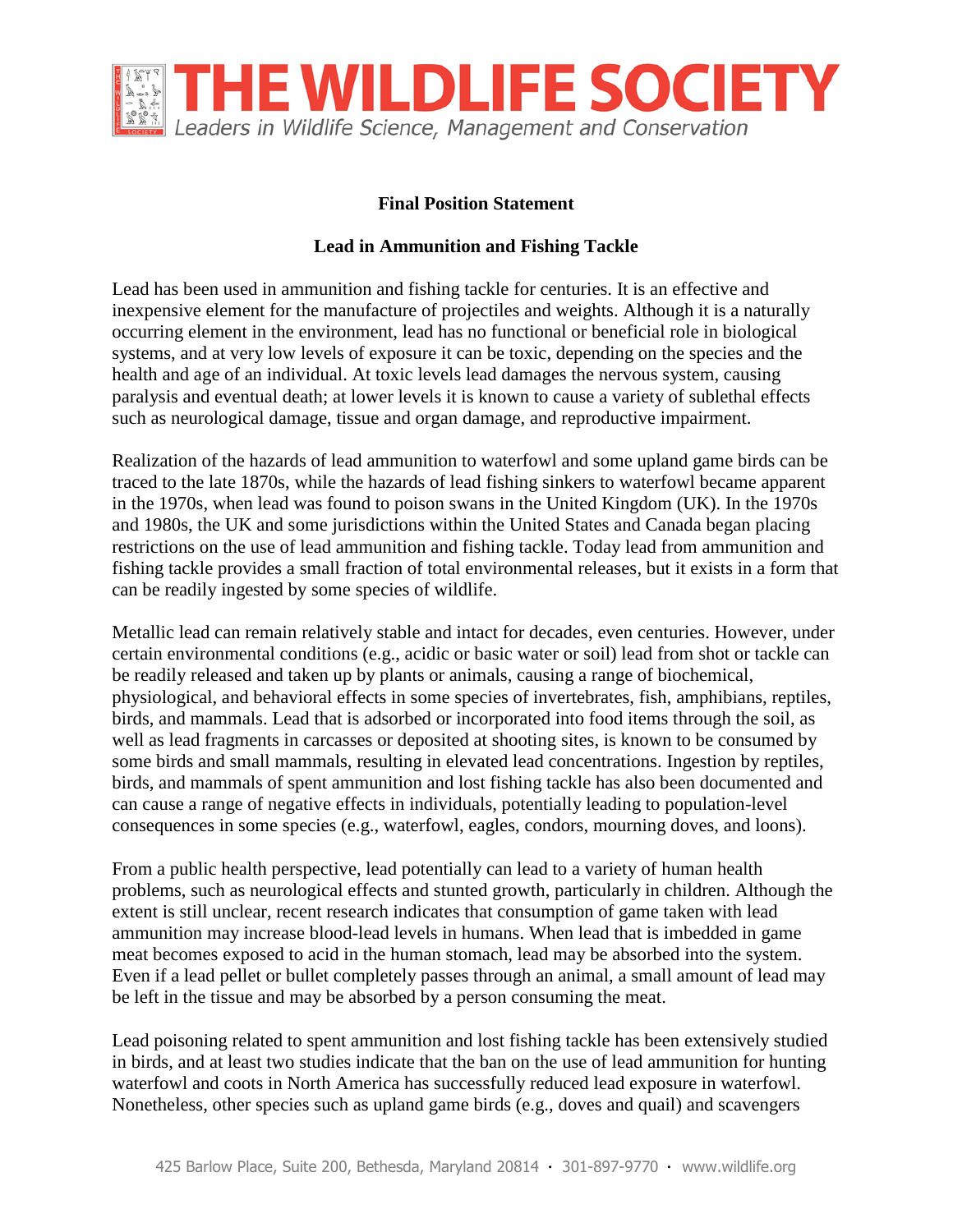(e.g., vultures and eagles) have been documented to be exposed to lead, and the California condor population may be at risk. Despite the prohibition on lead shot for waterfowl hunting, current data for raptors and avian scavengers indicate increases in lead exposure in these species, especially during hunting season. Accordingly, 24 states (as of 2008) have instituted restrictions on the use of lead ammunition to minimize effects to upland game birds, eagles, and other species. The hazard of ingested lead sinkers and fishing tackle is well-documented in swans and loons, and restrictions on the sale or use of lead weights have been instituted in parts of the UK, Canada, several other countries, and five states in the U.S. (as of 2008) in order to minimize effects on these and other potentially vulnerable species. There are only limited data on the adverse effects of lead ingestion at shooting ranges, and reproductive and mortality rates at these sites have not been adequately investigated.

There has been an extensive effort in the development, efficacy testing, and regulation of alternatives to lead-based ammunition for hunting waterfowl and waterbirds. Several effective nontoxic alternatives have been approved and currently are available in North America and elsewhere. Several manufacturers have developed nontoxic ammunition that can be used safely in all gauges of modern shotguns, as well as nontoxic rifle bullets for hunting large game. However, the widespread manufacture of this shotgun and rifle ammunition depends on assured markets provided by regulation and enforcement. Nontoxic shot may be used in all clay target sports and currently is required by some shooting facilities. Dozens of substitutes for lead fishing tackle have entered the marketplace in recent years. A few, but not all, alternative metals in fishing tackle have been deemed safe if ingested by waterfowl and some other birds and mammals.

The policy of The Wildlife Society in regard to lead in ammunition and fishing tackle is to:

- 1. Recognize that lead has been known for centuries to be a broad-spectrum toxicant to humans and wildlife.
- 2. Advocate the replacement of lead-based ammunition and fishing tackle with nontoxic products, while recognizing that complete replacement may not be possible in specific circumstances.
- 3. Recognize that the removal of lead for hunting, fishing, and shooting will require collaboration among affected stakeholders (including wildlife professionals, ammunition and tackle manufacturers, sportsmen, policymakers, and the public). It may require a phased-in approach, and will require explicit and targeted educational strategies at both the national and international levels, thereby acknowledging and supporting the crucial role that hunters and anglers play in wildlife management and conservation.
- 4. Encourage studies on reducing barriers to the development of nontoxic ammunition and fishing tackle, additional research that generates toxicological and environmental chemistry data, monitoring and modeling of exposure effects, and studies predicting consequences of exposure and long-term population-level effects. The need for additional information, however, should not delay the educational efforts and the phasing-in of nontoxic ammunition and tackle where practicable.